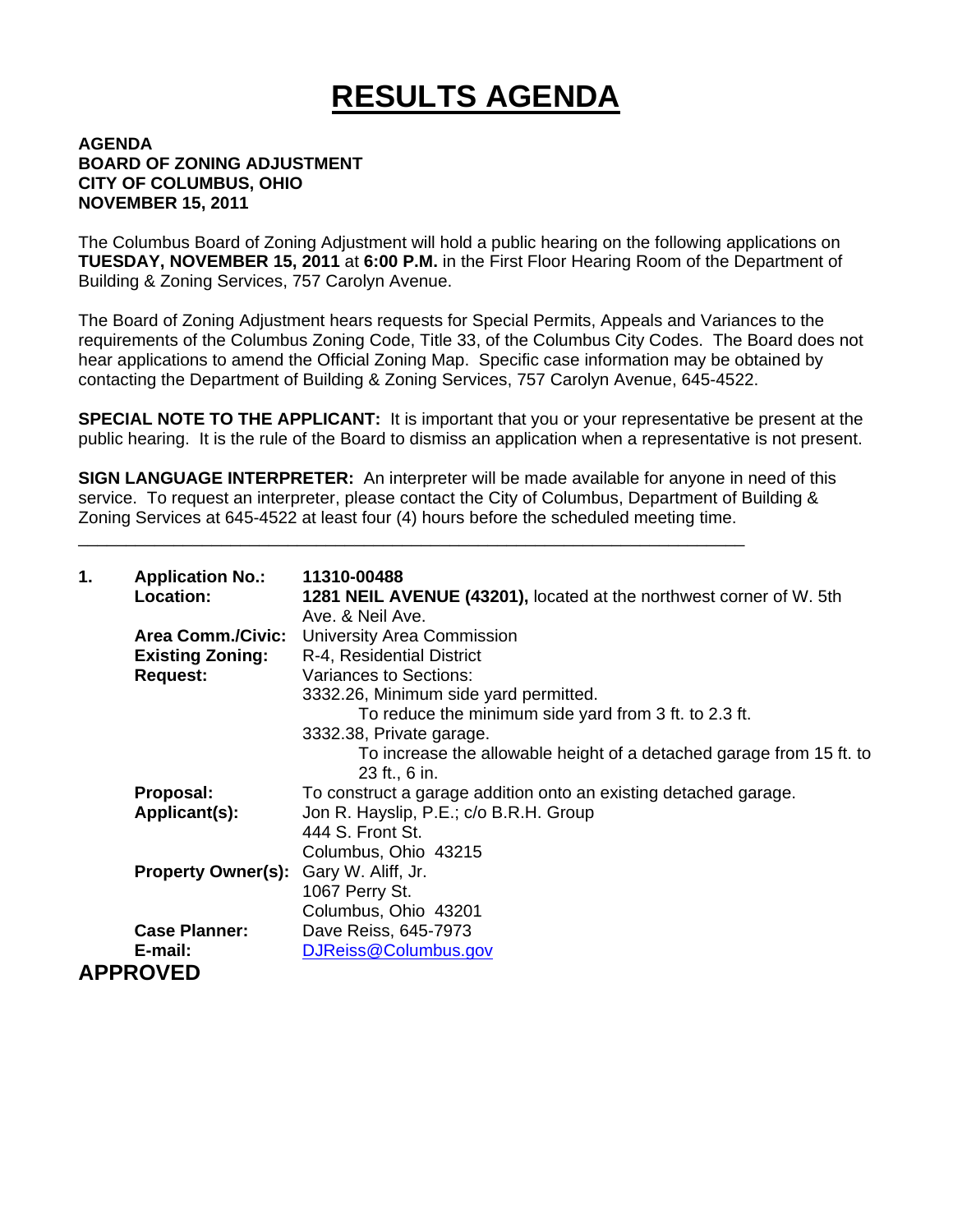| 2. | <b>Application No.:</b><br>Location: | 11310-00491<br>4300 FISHER ROAD (43228), located at the northwest corner of I-270 and<br>the Fisher Rd. viaduct and along the western frontage of I-270, north, to I-<br>70. |
|----|--------------------------------------|------------------------------------------------------------------------------------------------------------------------------------------------------------------------------|
|    | <b>Area Comm./Civic:</b>             | None                                                                                                                                                                         |
|    | <b>Existing Zoning:</b>              | M, Manufacturing District                                                                                                                                                    |
|    | <b>Request:</b>                      | Special Permits & Variances to Section(s):                                                                                                                                   |
|    |                                      | 3389.07, Impound lot, junk yard or salvage yard.                                                                                                                             |
|    |                                      | To allow a concrete and asphalt recycling operation.                                                                                                                         |
|    |                                      | 3389.083, Manufacturing facilities, specific nature.                                                                                                                         |
|    |                                      | To allow the establishment of a cement manufacturing plant.                                                                                                                  |
|    |                                      | 3392.10, Performance requirements.                                                                                                                                           |
|    |                                      | To not install a non-transparent fence at least 6 ft. tall around the                                                                                                        |
|    |                                      | area of the salvage yard.                                                                                                                                                    |
|    |                                      | 3312.43, Required surface for parking.                                                                                                                                       |
|    |                                      | To permit the use of gravel for any required hard surface area or                                                                                                            |
|    |                                      | parking area on the site.                                                                                                                                                    |
|    |                                      | 3389.12, Portable building.                                                                                                                                                  |
|    |                                      | To allow a portable building.                                                                                                                                                |
|    | Proposal:                            | To permit the establishment of a concrete and asphalt recycling facility                                                                                                     |
|    |                                      | along with a concrete manufacturing use.                                                                                                                                     |
|    | Applicant(s):                        | National Lime & Stone Company; c/o Jill S. Tangeman; Vorys, Sater,                                                                                                           |
|    |                                      | Seymour & Pease                                                                                                                                                              |
|    |                                      | 52 E. Gay St.                                                                                                                                                                |
|    |                                      | Columbus, Ohio 43216                                                                                                                                                         |
|    | <b>Property Owner(s):</b>            | Normar Enterprises, L.L.C.                                                                                                                                                   |
|    |                                      | P.O. Box 495                                                                                                                                                                 |
|    |                                      | Bath, Ohio 44210                                                                                                                                                             |
|    | <b>Case Planner:</b>                 | Dave Reiss, 645-7973                                                                                                                                                         |
|    | E-mail:                              | DJReiss@Columbus.gov                                                                                                                                                         |
|    | <b>APPROVED</b>                      |                                                                                                                                                                              |
|    |                                      |                                                                                                                                                                              |
|    |                                      |                                                                                                                                                                              |
|    |                                      |                                                                                                                                                                              |
| 3. | <b>Application No.:</b>              | 11310-00495                                                                                                                                                                  |
|    | Location:                            | 5453 REDWOOD ROAD (43229), located on the west side of Redwood                                                                                                               |
|    |                                      | Rd., approximately 222 ft. north of Sandalwood Pl.                                                                                                                           |
|    | <b>Area Comm./Civic:</b>             | <b>Northland Community Council</b>                                                                                                                                           |
|    | <b>Existing Zoning:</b>              | SR, Suburban Residential District                                                                                                                                            |
|    | <b>Request:</b>                      | Variance to Section:                                                                                                                                                         |
|    |                                      | 3312.27, Parking setback line.                                                                                                                                               |

To reduce the minimum setback for parking from 25 ft. to 7 ft. **Proposal:** To reduce the required parking setback and to legalize an approximate 266 sq. ft. driveway expansion. **Applicant(s):** David E. & Mary B. Jones

5433 Redwood Rd.

 Columbus, Ohio 43229 **Property Owner(s):** Same as applicant.<br>**Case Planner:** Dave Reiss, 645-79 Dave Reiss, 645-7973

**E-mail:** DJReiss@Columbus.gov

## **TABLED**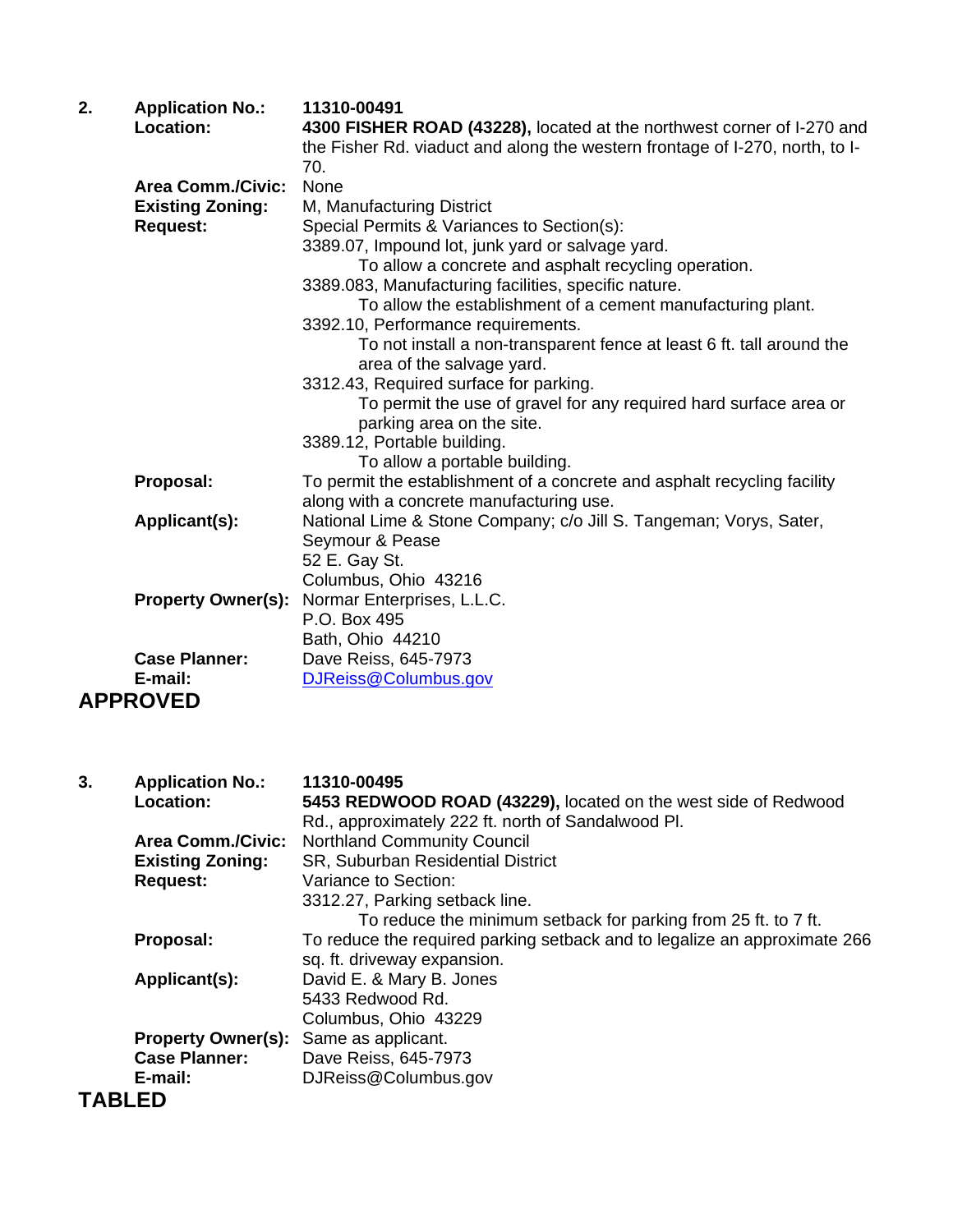| 4. | <b>Application No.:</b><br>Location: | 11310-00496<br>1312 WEST FIFTH AVENUE (43212), located on the north side of West<br>Fifth Avenue, approximately 80 feet west of Northwest Boulevard  |
|----|--------------------------------------|------------------------------------------------------------------------------------------------------------------------------------------------------|
|    | <b>Area Comm./Civic:</b>             | 5th by Northwest Area Commission                                                                                                                     |
|    | <b>Existing Zoning:</b>              | C-4, Commercial District                                                                                                                             |
|    | <b>Request:</b>                      | Variance(s) to Section(s):                                                                                                                           |
|    |                                      | 3372.604, Setback requirements.                                                                                                                      |
|    |                                      | To allow parking on the side of the buiding.                                                                                                         |
|    |                                      | 3372.605, Building design standards.                                                                                                                 |
|    |                                      | To reduce the width of a principal building along a primary building<br>frontage from 60 percent of the lot width to 30 percent of the lot<br>width. |
|    |                                      | 3312.11, Drive-up stacking area.<br>To allow a drive-up window with no by-pass lane.                                                                 |
|    | Proposal:                            | To raze and rebuild a restaurant.                                                                                                                    |
|    | Applicant(s):                        | AJA Restaurant Group, LLC c/o David L. Hodge                                                                                                         |
|    |                                      | 37 West Broad Street, Ste. 725                                                                                                                       |
|    |                                      | Columbus, Ohio 43215                                                                                                                                 |
|    | <b>Property Owner(s):</b>            | <b>First Regional Bank</b>                                                                                                                           |
|    |                                      | 28172 Via Del Cerro                                                                                                                                  |
|    |                                      | San Juan Capistrano, CA 92675                                                                                                                        |
|    | <b>Case Planner:</b>                 | Jamie Freise, 645-6350                                                                                                                               |
|    | E-mail:                              | JFFreise@Columbus.gov                                                                                                                                |
|    | <b>APPROVED</b>                      |                                                                                                                                                      |
| 5. | <b>Application No.:</b>              | 11310-00498                                                                                                                                          |
|    | Location:                            | 1398-1400 NORTH HIGH STREET (43215), located at the northeast                                                                                        |
|    |                                      | corner of North High Street and East 7th Avenue.                                                                                                     |
|    | <b>Area Comm./Civic:</b>             | <b>University Area Commission</b>                                                                                                                    |
|    | <b>Existing Zoning:</b>              | C-4, Commercial District                                                                                                                             |
|    | <b>Request:</b>                      | Variance(s) to Section(s):                                                                                                                           |
|    |                                      | 3309.14, Height districts.<br>To increase the allowable height for a building from 35 feet to 75<br>feet.                                            |
|    |                                      | 3372.605(D), Building design standards.                                                                                                              |
|    |                                      | To reduce the amount of glass between the height of two feet and<br>ten feet from 60% to 30%.                                                        |
|    |                                      | 3372.605(E), Building design standards.                                                                                                              |
|    |                                      | To allow open air windows on the upper story windows.                                                                                                |
|    |                                      | 3356.05(E), C-4 district development limitations.                                                                                                    |
|    |                                      | To allow a building to not occupy the entire length of at least one<br>property frontage.                                                            |
|    | Proposal:                            | To construct 86 apartments atop parking and ground-floor retail space to<br>be anchored by a pharmacy.                                               |
|    | Applicant(s):                        | Kohr Royer Griffith                                                                                                                                  |
|    |                                      | 1480 Dublin Road                                                                                                                                     |
|    |                                      | Columbus, Ohio 43215                                                                                                                                 |
|    | <b>Property Owner(s):</b>            | Anniee Investment Company LLC                                                                                                                        |
|    |                                      | 1480 Dublin Road                                                                                                                                     |
|    |                                      | Columbus, Ohio 43215                                                                                                                                 |
|    | <b>Case Planner:</b>                 | Jamie Freise, 645-6350                                                                                                                               |
|    | E-mail:                              | JFFreise@Columbus.gov                                                                                                                                |
|    | <b>APPROVED</b>                      |                                                                                                                                                      |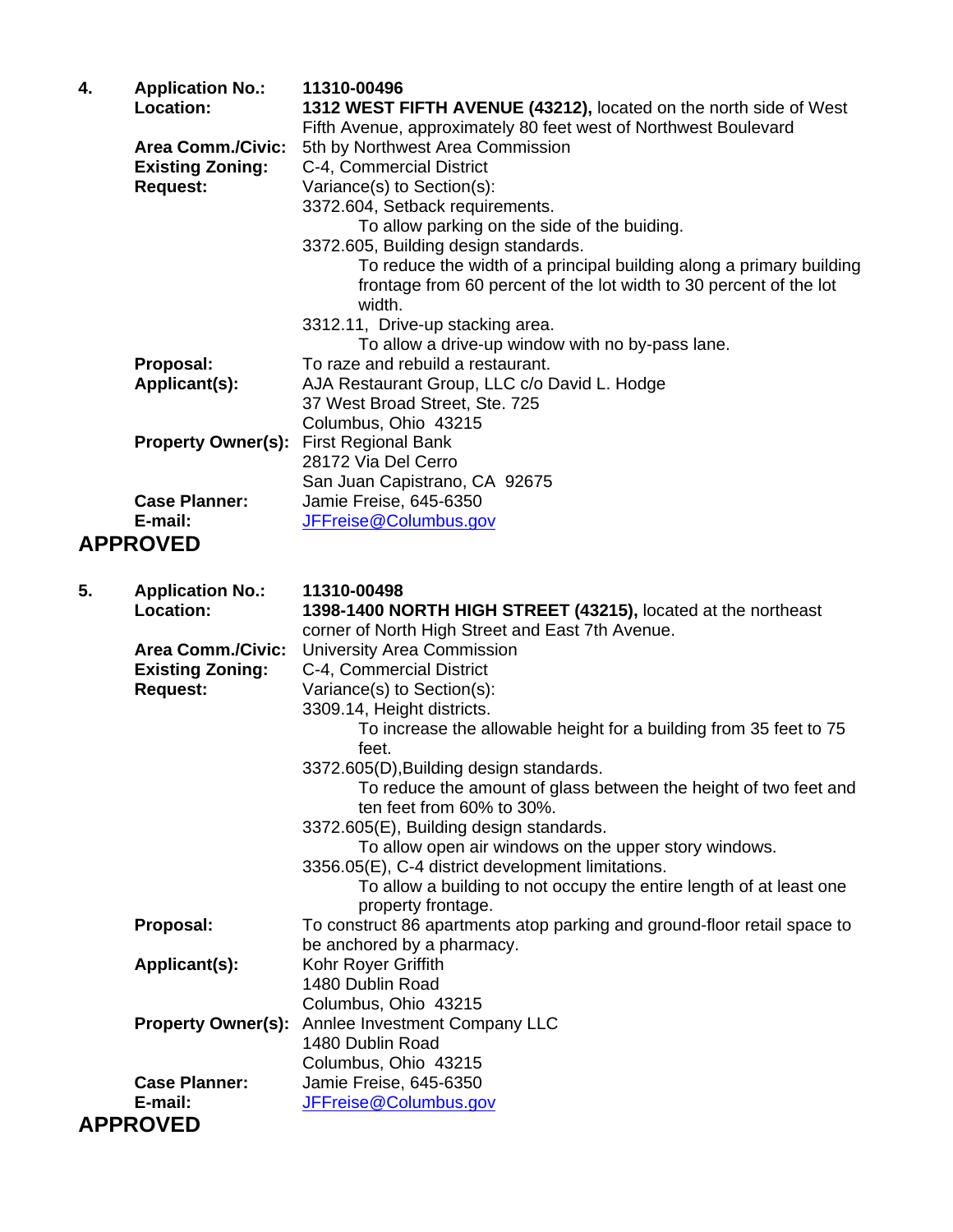| 6. | <b>Application No.:</b>   | 11310-00500                                                            |
|----|---------------------------|------------------------------------------------------------------------|
|    | Location:                 | 1212 BRYSON ROAD (43224), located on the north side of Bryson Rd.,     |
|    |                           | approximately 200 ft. west of Blythe Rd.                               |
|    | <b>Area Comm./Civic:</b>  | <b>Northland Community Council</b>                                     |
|    | <b>Existing Zoning:</b>   | SR, Suburban Residential District                                      |
|    | <b>Request:</b>           | Variance to Section:                                                   |
|    |                           | 3332.38, Private garage.                                               |
|    |                           | To increase the allowable square footage of allowable space            |
|    |                           | dedicated to a garage and carport from 720 sq. ft. to 1,068 sq. ft. (a |
|    |                           | 348 sq. ft. increase).                                                 |
|    | Proposal:                 | To construct a 560 sq. ft. detached garage.                            |
|    | Applicant(s):             | Timothy M. & Katerina K. Leopard                                       |
|    |                           | 1212 Bryson Rd.                                                        |
|    |                           | Columbus, Ohio 43224                                                   |
|    | <b>Property Owner(s):</b> | Same as applicant.                                                     |
|    | <b>Case Planner:</b>      | Dave Reiss, 645-7973                                                   |
|    | E-mail:                   | DJReiss@Columbus.gov                                                   |
|    | <b>DISAPPROVED</b>        |                                                                        |

| 7. | <b>Application No.:</b>   | 11310-00501                                                    |
|----|---------------------------|----------------------------------------------------------------|
|    | Location:                 | 200 EAST SEVENTEENTH AVENUE (43201), located at the northeast  |
|    |                           | corner of East 17th Avenue and Indianola Avenue.               |
|    | <b>Area Comm./Civic:</b>  | University Area Commission                                     |
|    | <b>Existing Zoning:</b>   | AR-4, Apartment Residential District                           |
|    | <b>Request:</b>           | Variance(s) to Section(s):                                     |
|    |                           | 3312.49, Minimum numbers of parking spaces required.           |
|    |                           | To reduce the amound of additional parking spaces from 4 to 0. |
|    |                           | 3372.567, Maximum floor area.                                  |
|    |                           | To increase the maximum floor area ratio from 80% to 83%.      |
|    | Proposal:                 | To construct an addition for an existing sorrority.            |
|    | Applicant(s):             | Rowland Design, c/o Brent Roberts                              |
|    |                           | 701 East New York Street                                       |
|    |                           | Indianapolis, IN 46202                                         |
|    | <b>Property Owner(s):</b> | Buckeyphi Corporation, c/o Andrea Mindrell                     |
|    |                           | 22130 Fairmount Bldvd.                                         |
|    |                           | Shaker Heights, Ohio 44118                                     |
|    | <b>Case Planner:</b>      | Jamie Freise, 645-6350                                         |
|    | E-mail:                   | JFFreise@Columbus.gov                                          |
|    | <b>APPROVED</b>           |                                                                |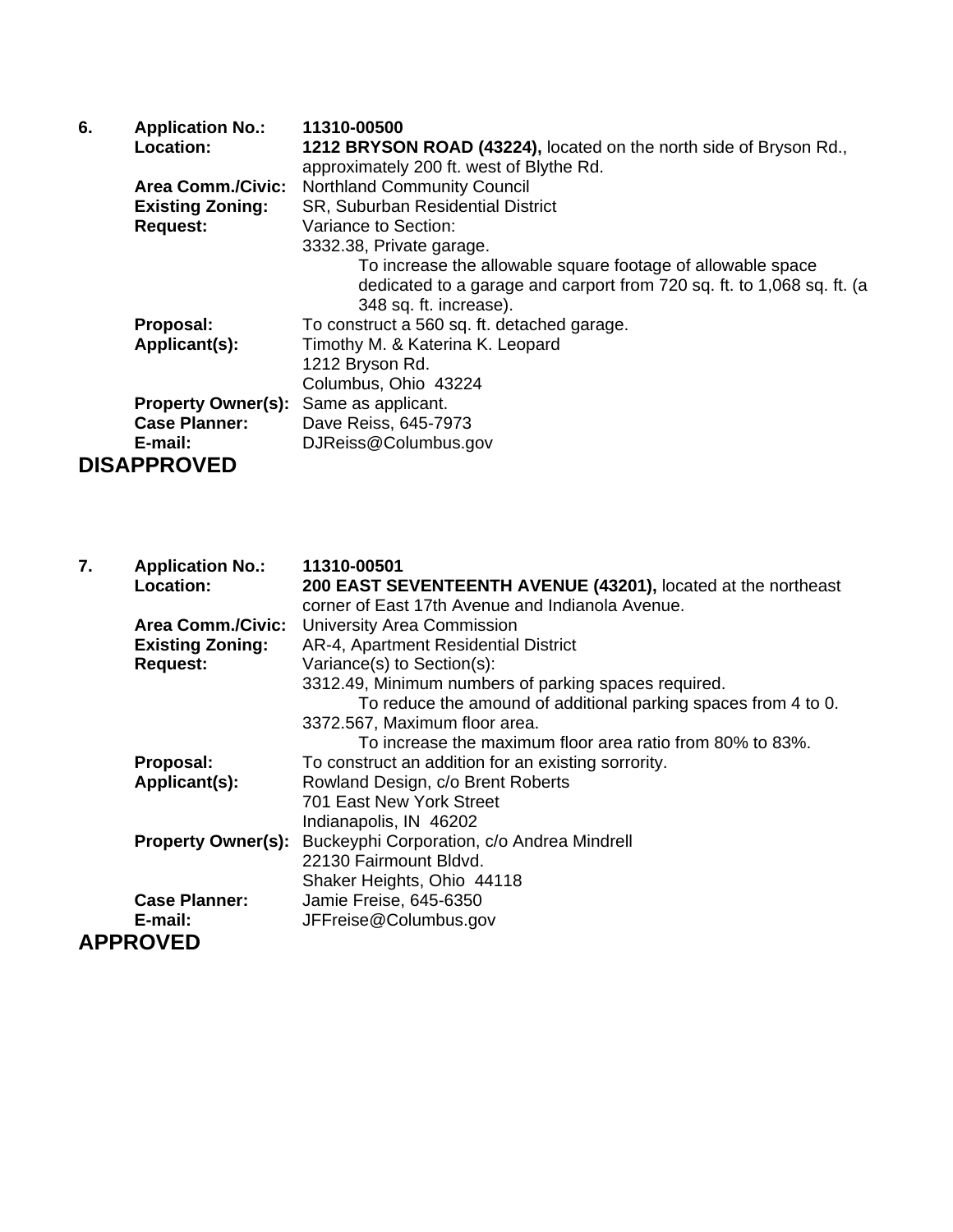| 8. | <b>Application No.:</b>             | 11310-00506                                                          |
|----|-------------------------------------|----------------------------------------------------------------------|
|    | <b>Location:</b>                    | 34 MEDBROOK WAY (43214), located at the northwest corner of          |
|    |                                     | Medbrook Way and Torrence Avenue.                                    |
|    | <b>Area Comm./Civic:</b>            | <b>Clintonville Area Commission</b>                                  |
|    | <b>Existing Zoning:</b>             | R-3, Residential District                                            |
|    | <b>Request:</b>                     | Variance(s) to Section(s):                                           |
|    |                                     | 3332.38, Private garage.                                             |
|    |                                     | To increase the height of a garage from 15 feet to 23 feet 3 inches. |
|    |                                     | 3332.26, Minimum side yard permitted.                                |
|    |                                     | To reduce the minimum side yard from 5 feet to 1 foot.               |
|    | Proposal:                           | To raze and rebuild a garage.                                        |
|    | Applicant(s):                       | <b>Brad and Stephanie Spence</b>                                     |
|    |                                     | 34 Medbrook Way                                                      |
|    |                                     | Columbus, Ohio 43214                                                 |
|    | <b>Property Owner(s): Applicant</b> |                                                                      |
|    | <b>Case Planner:</b>                | Jamie Freise, 645-6350                                               |
|    | E-mail:                             | JFFreise@Columbus.gov                                                |
|    | <b>APPROVED</b>                     |                                                                      |

| 9. | <b>Application No.:</b><br><b>Location:</b> | 11311-00493<br>1155 WEST MOUND STREET (43223), located on the south side of West                                                                                    |
|----|---------------------------------------------|---------------------------------------------------------------------------------------------------------------------------------------------------------------------|
|    |                                             | Mound Street approximately half a mile from South Central Avenue.<br><b>Southwest Area Commission</b>                                                               |
|    | <b>Area Comm./Civic:</b>                    |                                                                                                                                                                     |
|    | <b>Existing Zoning:</b>                     | <b>CPD, Commercial Planned Development District</b>                                                                                                                 |
|    | <b>Request:</b>                             | Special Permit(s) to Section(s):                                                                                                                                    |
|    | <b>Proposal:</b>                            | 3389.087 Dutdoor amphitheaters.<br>To allow a special permit for an outdodr amphitheater.<br>A special permit to allow stadium seating for an outdoor amphitheater. |
|    | Applicant(s):                               | King Holding Corporation, c/o Jobn W. Zeiger                                                                                                                        |
|    |                                             | 41 South High Street, Ste 3500                                                                                                                                      |
|    |                                             | Columbus, Ohio 43215                                                                                                                                                |
|    |                                             | <b>Property Owner(s):</b> Franklin County Board of Commissioners, c/o COCIC                                                                                         |
|    |                                             | PO Box 6355                                                                                                                                                         |
|    |                                             | Columbus, Ohio 43206                                                                                                                                                |
|    | <b>Case Planner:</b>                        | Jamie Freise, 645-6350                                                                                                                                              |
|    | E-mail:                                     | JFFreise@Columbus.gov                                                                                                                                               |
|    | <b>POSTPONED</b>                            |                                                                                                                                                                     |